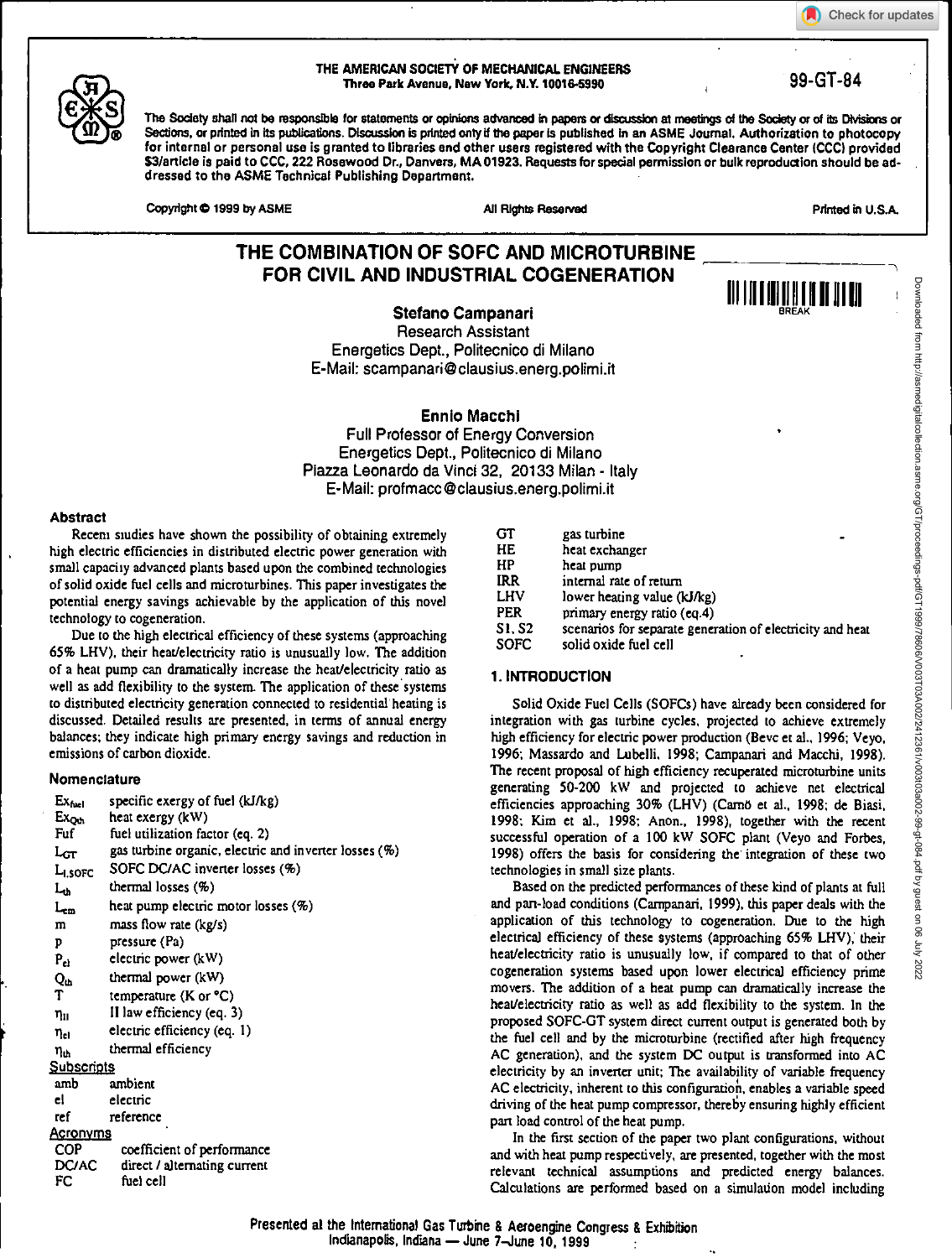state-of-the-art performance of small turbomachinery and based on the most advanced SOFC tubular technology, with natural gas feeding and internal reforming. Subsequently, the application of these systems to distributed electricity generation connected to residential heating is discussed, covering cases where either the electricity generation or the ultra-high-efficient heat generation are predominant. Detailed results are presented, in terms of annual energy balances and proposed electricity and heat generation. They indicate high primary energy savings and reduction in emissions of carbon dioxide. Eventually, a preliminary economic analysis of the most viable configurations is presented in various tariff scenarios. •

# 2. **PLANT CONFIGURATION**

Figure 1 shows the first proposed basic plant configuration: it is substantially a recuperative gas turbine cycle, where the combustor is substituted by the fuel cell system, fed with preheated and compressed air and with natural gas as a fuel. The fuel cell generates about 80% of the overall electric power output (259 kW at 15 $^{\circ}$ C), the remaining 20% being left to the gas turbine. The exhaust gases leave the recuperator at 235°C and enter an economizer, where a thermal power of 83 kW is recovered for cogeneration purposes. The predicted net electrical efficiency of such a system reaches 65% (LHV), with a fuel utilization factor of about 86%. System's performance remains also attractive at partial load, mainly due to variable speed operation of the gas turbine and to the fuel cell intrinsic efficiency increase at reduced current output. As already pointed out, the system's heat/electricity ratio is so low (about 32% as compared to about 200% for a typical conventional gas turbine), to assign a marginal role to the heat generation.



Figure 1: Proposed SOFC+GT plant basic configuration (T<sub>amb</sub>=15°C; fuel LHV=34.06 MJ/Sm<sup>3</sup>, density 0.694 kg/Sm<sup>3</sup> at 15°C, 1.013 bar).

An interesting possibility of increasing the heat/electricity ratio is the adoption of a heat-pump, as indicated in Fig. 2. In the plant configuration shown in Fig. 2, the SOFC+GT system is the same of Fig. 1, but part (or all) of the DC electricity output is used to drive the

compressor of a heat pump, that generates heal. In order to consider a widely applicable solution<sup>1</sup>, the selected heat pump uses ambient air as heat source and generates heat at relatively high (50-70 °C) temperatures, using water as heat carrier medium<sup>2</sup>. Water is heated in sequence by (i) the heat pump condenser. (ii) the gas turbine economizer and, when required, by (iii) an auxiliary boiler.





recovery; inverter for AC grid is required only if electricity is exported

Figure 3: Flow diagram for the energy balance of the SOFC+GT+HP system of Fig. 2 at  $T_{amb} = -5$ °C.

The assumption of water or ground as a heat source would yield much better coefficients of performance and avoid penalties related to frost formation on evaporator heat transfer surfaces.

The use of low-temperature - say, 30-40°C - residential heating system, certainly feasible and recommendable for new buildings using heat pumps, could also dramatically improve heat pump COP.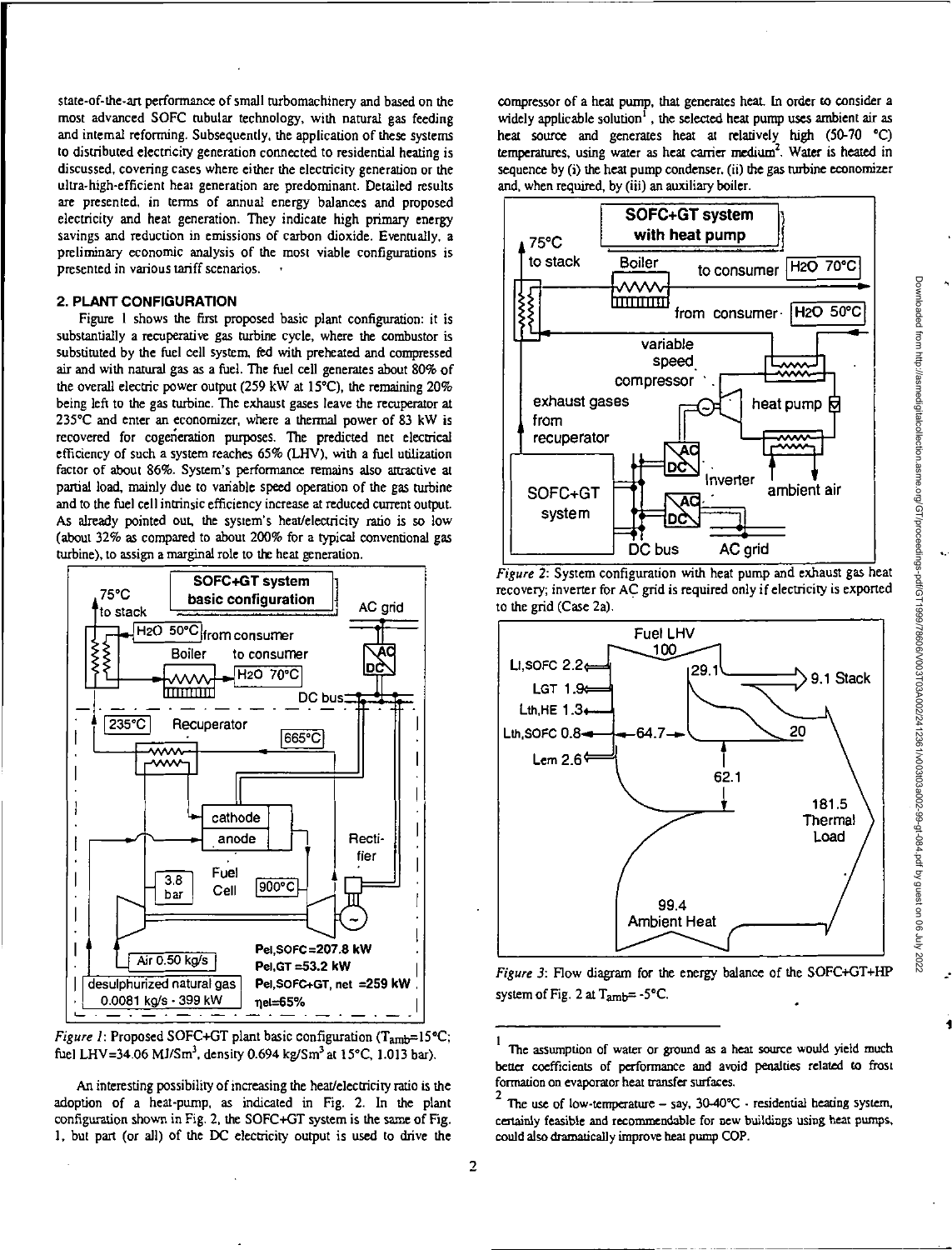

Figure 4: Heating season temperature and thermal load profile; calculations are based on a discrete histogram profile (shown here for temperature only).

Figure 3 shows the predicted energy balance at design condition (T<sub>mit</sub>= -5°C) for the plant configuration in Fig. 2, with the hypothesis that the entire generated electricity (271 kW) is used for driving the heat pump, without considering the use of the auxiliary boiler. In spite of the conservative hypotheses assumed for the heat pump and the temperatures of heat generation, the system is able to generate the same amount of heat with a fuel consumption of about 50% that of a 90% efficient boiler.

#### $3.$ **SYSTEM APPLICATIONS AND ANNUAL ENERGY BALANCES**

#### 3.1 Thermal load

It is considered to apply the systems to a mid-European town environment, with yearly average temperature of 15°C, minimum winter temperature of -5°C (daily average) and maximum summer temperature of 30°C (daily average). The heating season ambient temperature profile, together with the adopted thermal load curve, is shown in Fig. 4. The heating period lasts 200 days for this simulation.

The thermal power demand variation with ambient temperature is represented in Fig. 5, showing that some heat requirement (for hot water domestic uses) is stipulated also for high ambient temperatures. Figure 5 indicates also the repartition of the generated heat among the various sources: in all cases, it is assumed that the thermal power output of the SOFC+GT+HP plant covers 50% of the overall thermal peak demand, leaving the remaining 50% to the auxiliary boiler. In presence of variable thermal loads, this solution is cost effective, since it decreases dramatically the investment costs, with relatively small penalizations on the annual energy balance. For plant #1 (simple cogeneration, without heat pump), the heat generated by the plant is almost constant with the ambient temperature, therefore the auxiliary boiler is required up to ambient temperatures around 10°C; above this temperature, a significant portion of the recuperated heat must be wasted. For plant #2, the heat pump contribution increases with ambient temperature, due to the COP increase, so that the auxiliary boiler is not required for temperatures above 7°C. The heat recovered by the gas turbine is never wasted, and the heat pump heat generation follows the demand: as will be discussed in more detail later, this behavior can be achieved either acting on the heat input of the SOFC, or exporting to the grid the excess electricity.



Figure 5: Thermal load repartition between exhaust gas recovery (plant #1) and heat pump+exhaust gas recovery (plant #2) and auxiliary boilers (left scale), and heat pump COP (right scale).

At temperatures below 5°C an inlet air preheating system on the gas turbine is adopted, with a de-icing effect below 0°C; the SOFC+GT system power gain at lower temperatures is then limited to the 5°C value. Figure 5 shows also the heat pump COP variation with ambient temperature: besides the influence of evaporation and condensation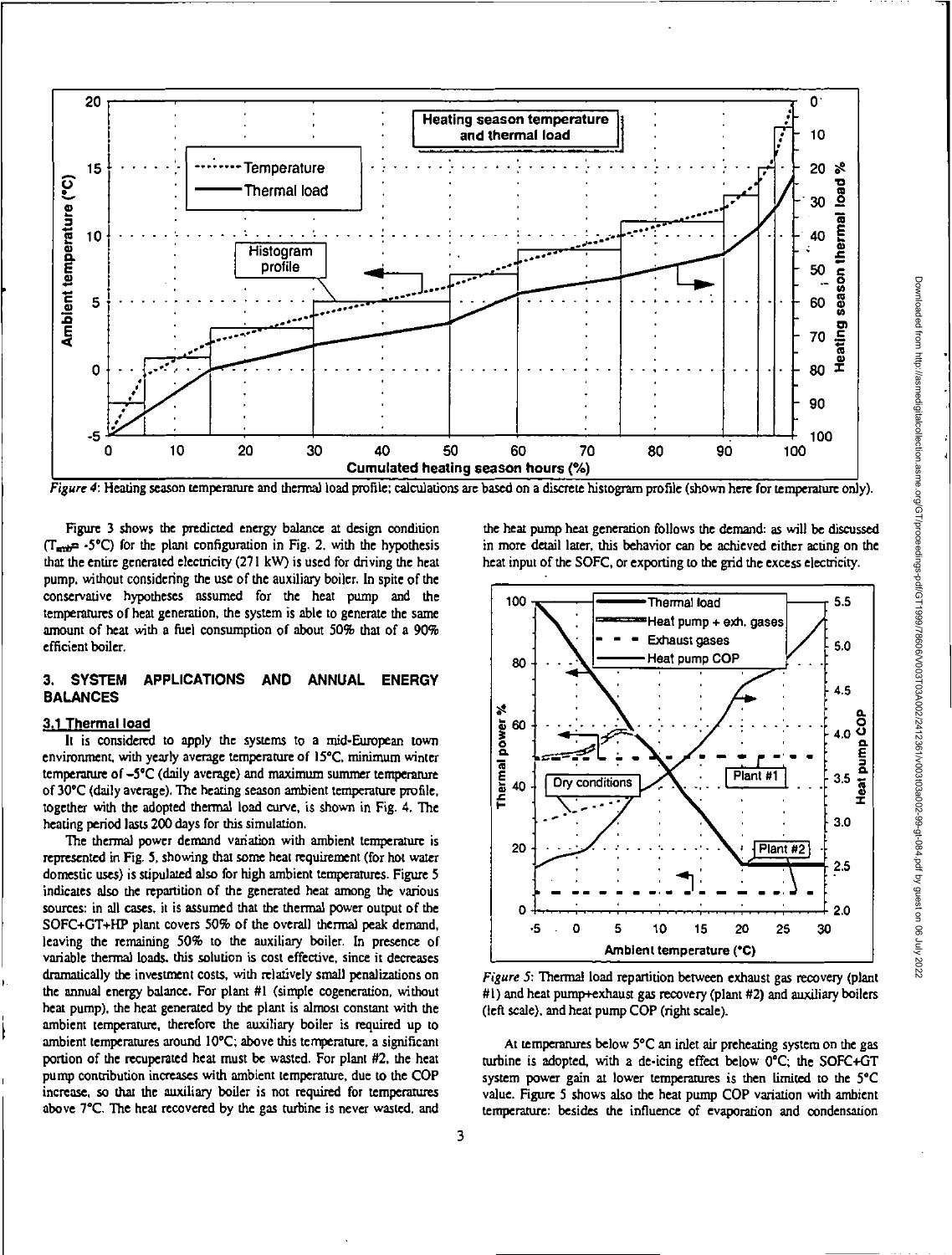Ŧ.

temperature, the COP is strongly influenced by the energy penalization caused by frost formation<sup>3</sup>.

# **3.2 Annual Energy Balances**

The performance parameters adopted to evaluate the system efficiency include the net electrical efficiency, the fuel utilization factor, the II law efficiency and the Primary Energy Ratio, respectively defined as following:

$$
\eta_{\rm el} = \frac{P_{\rm el}}{m_{\rm fuel} \times LHV_{\rm fuel}}\tag{1}
$$

$$
Fuf = \frac{P_{el} + Q_{th}}{m_{fuel} \times LHV_{fuel}}
$$
 (2)

$$
\eta_{\rm II} = \frac{P_{\rm el} + Ex_{\rm Qth}}{m_{\rm fuel} \times Ex_{\rm fuel}} \tag{3}
$$

$$
PER = \frac{\frac{W_{e1}}{\eta_{e1,ref}} + \frac{Q_{th}}{\eta_{th,ref}}}{m_{fuel} \times LHV_{fuel}}
$$
(4)

where  $\eta_{\text{el,ref}}$  and  $\eta_{\text{th,ref}}$  are reference values for the separate generation of electricity and heat. We will consider two different scenarios, the first (S1) referred to a realistic average present situation in most industrialized countries (fuel-to-grid electric efficiency taking into account the grid losses of 35% and yearly average boiler efficiency of 75%) and the second (S2) referred to state-of-the-art technology (electric efficiency of 52% and average boiler efficiency of 85%).

The system electric efficiency, as well as all the other parameters (Fuf,  $\eta_{II}$ , PER), account also for both the heat production and the fuel input of the auxiliary boilers. All the annual balances are calculated for a 90% SOFC+GT system availability (when the SOFC+GT system is out of service, all heat is generated by auxiliary boilers).

### **Case 1**

This plant configuration allows the system to work at full electric power output all over the year, cogenerating 50% of the maximum winter heat demand, and all the summer residual thermal load. As the maximum available heat output (including auxiliary boiler) is only 60% of the electric output, the system is mainly an electrical generator with tail heat recovery.

The most likely application of this plant can be foreseen in distributed electricity generation by a Municipality, providing both gas and electricity distribution network. The recovery of heat from the system, even if it is small, adds significant advantages in terms of energy saving and system economics.

A very high average electric efficiency is reached because of full electric load operation; the system generates 82 kW of thermal power (Tab. 1), satisfying, as anticipated in 3.1, all the thermal load at  $\approx 10^{\circ}$ C.

The profiles of the efficiency parameters for Case 1, represented in Fig. 6, show that the system PER decreases at ambient temperatures below 10°C, due to auxiliary boiler operation and CT de-icing at lower temperatures. The value of PER and Fuf decreases at ambient temperatures higher than 10°C due to a waste of recoverable heat.

Gas turbine perfonnance reduction at increased ambient temperatures causes only a slight decrease in the system electrical efficiency at higher temperature (about 1% at 30°C), thanks to the prevailing contribute of the FC (not affected by ambient temperature variations) on the system power output.

#### **Case 2a**

We refer now to the system schematic represented in Fig. 3. In this case, since the main plant output is thermal, the system could be used by any thermal consumer (say, a residential or commercial building) exporting to the electric grid all surplus electricity generated. As in Case 1, the system works at full electric power output and high efficiency all over the year, but can export electric power only when the heat demand is lower than the maximum heat generated by the heat pump and the exhaust gases. As shown in Fig. 5 this occurs at ambient temperatures higher than 7°C. During the summer, the system generates mainly electricity, covering all the residual thermal load. Since the peak thermal demand is almost ten times larger than in Case 1, the heat recovered by the exhaust gases is never wasted.

The heat pump works with ambient air as heat source and water as hot fluid; the design condition is set at ambient temperature  $-5^{\circ}$ C; the temperature difference between inlet air and the working fluid at the evaporator is set to 8°C at design conditions, and changes at partial loads according to the evaporator thermal duty.

The heat pump compressor is driven at variable speed utilizing the inverter variable frequency output. Two inverters are employed to generate both a variable frequency output and a grid frequency output for excess electric power exportation. The electric motor driving the compressor has a nominal power of about 280 kW, with a designpoint efficiency of 96%, reduced at partial load according to the efficiency curve for variable speed operation proposed by Campanari,1999 (the efficiency at 30% load is about 75%).

The "dry" COP is reduced by 15% for ambient temperatures below 0°C and with a linear decrease by 0 to 15 % for ambient temperatures ranging from 7°C to 0°C, to simulate losses due to frost formation and defrosting; the resulting COP profile, as a function of the ambient temperature, is shown in Fig. 5.

Table 1 shows the yearly electric and heat production of the system. With the same fuel input as for Case 1, this configuration would generate nine times more heat and 42% electrical energy. Even if the main system output is low-temperature, low thermodynamic value heat, the yearly average II law efficiency is still about 37%, demonstrating a very good system thermodynamic design. The fuel utilization factor exceeds 100% because of the heat pump operation.

The system works with an average heat pump COP of about 3.41 (weighted by heat production), generating useful heat and electric power for a total amount which is 1.39 times the used fuel input.

The profile of the efficiency parameters vs. ambient temperature is represented in Fig. 7, showing a PER (scenario 1) behavior much more influenced by ambient temperatures: at low ambient temperature the effect of auxiliary boiler is much stronger, and yields PER lower than in Case 1, while when the heat is generated by the heat pump the situation is in favor of Case 2a. If we refer to scenario 2, the energy gain related to electricity decreases, and Case 2a is better at all ambient temperatures.

### **Case 2b**

A third case has been investigated, with the SOFC+GT system generating only thermal power by exhaust gas cooling and heat pump operation, following the thermal load and without electric energy export. Since no connection to the electric grid is required, the system could be applicable to any heat consumer, and its validity as energy saving device holds in any electric generation scenario. The system is operated only in the heating period (200 days), with ambient temperatures below 20°C. The schematic for this configuration is the same of Fig. 2, but the second inverter for grid frequency generation (lower part of the figure) can be eliminated.

<sup>3</sup>Frost formation on heat transfer surface causes a decrease of evaporator temperature, due both to the reduced air flow and added thermal insulation. Moreover, frost must be periodically removed, by means of energy demanding procedures.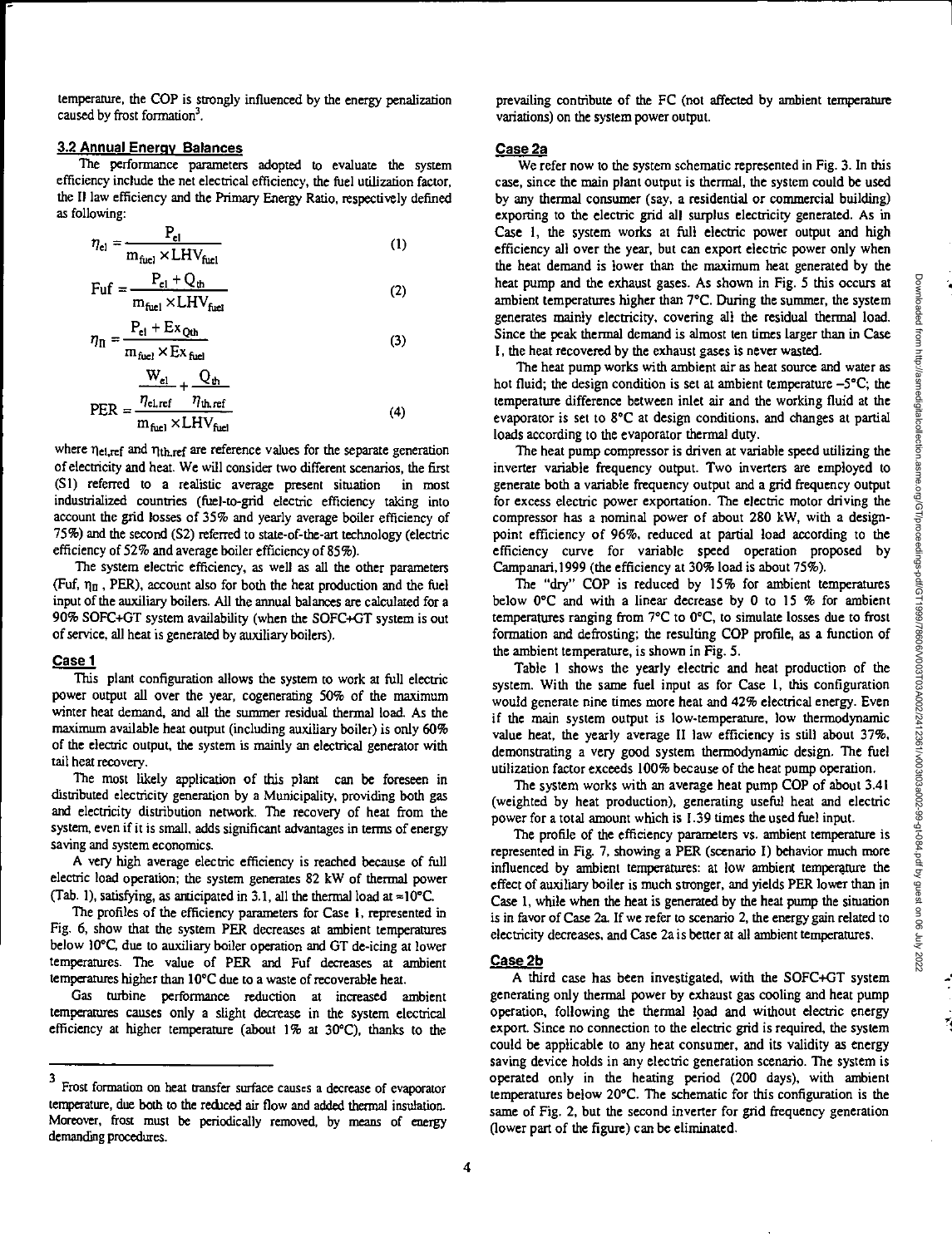



This system is configured for a maximum thermal power output covering 50% of the maximum heat demand; hence, it will operate for about 80% of the heating season at partial load generating an electrical output which is a function of the ambient temperature, of the heat pump COP and of the thermal load.

The SOFC+GT system efficiency variation with the electrical output at part-load and with the ambient temperature is discussed in Campanari, 1999. The average heat pump COP is lower than in Case 2a due to the lower average ambient temperatures of the operating period considered.

On the basis of the yearly average Fuf calculated (see Tab. 1), the system acts as a heat generation unit capable of delivering an average of 1.56 kWh for each kWh of fuel calorific value consumed: this very high efficiency index is reached thanks to very good system performances at part-load and to the advanced thermodynamic design of the SOFC+GT cycle.

The profile of the efficiency parameters vs. ambient temperature is represented in Fig. 8: it can be seen that SOFC+GT electrical efficiency maintains high values also at part-load operation. Even if the SOFC+GT system operates at full load. all system quality parameters decrease below 7°C, due to heat pump COP decrease and to auxiliary boiler operation.

#### 3.3 Comparison of the three considered cases

Table I compares the annual performance of the three cases considered. The results are obtained by integrating the plant operation over the entire year, according to the selected thermal load vs ambient temperature distribution (Fig. 4). For all cases, the plant availability was set to 90%. SOFC+GT+HP system electric and heat output are consequently reduced, while auxiliary boiler heat is increased to cover the entire thermal demand during plant unavailability.

With the same "prime mover", the three systems have different energy output: Case 1 generates almost 2000 MWh<sub>el</sub>, Case 2a less than 1000, while Case 2b has no electricity generation.

The heat generated is small for Case 1 (less than 600 MWh, which is less than one third of the generated electricity), while is over 5000 MWh for Case 2a. The yearly average PER, if referred to "conventional" present scenario (S1) is close to 2 for all three cases,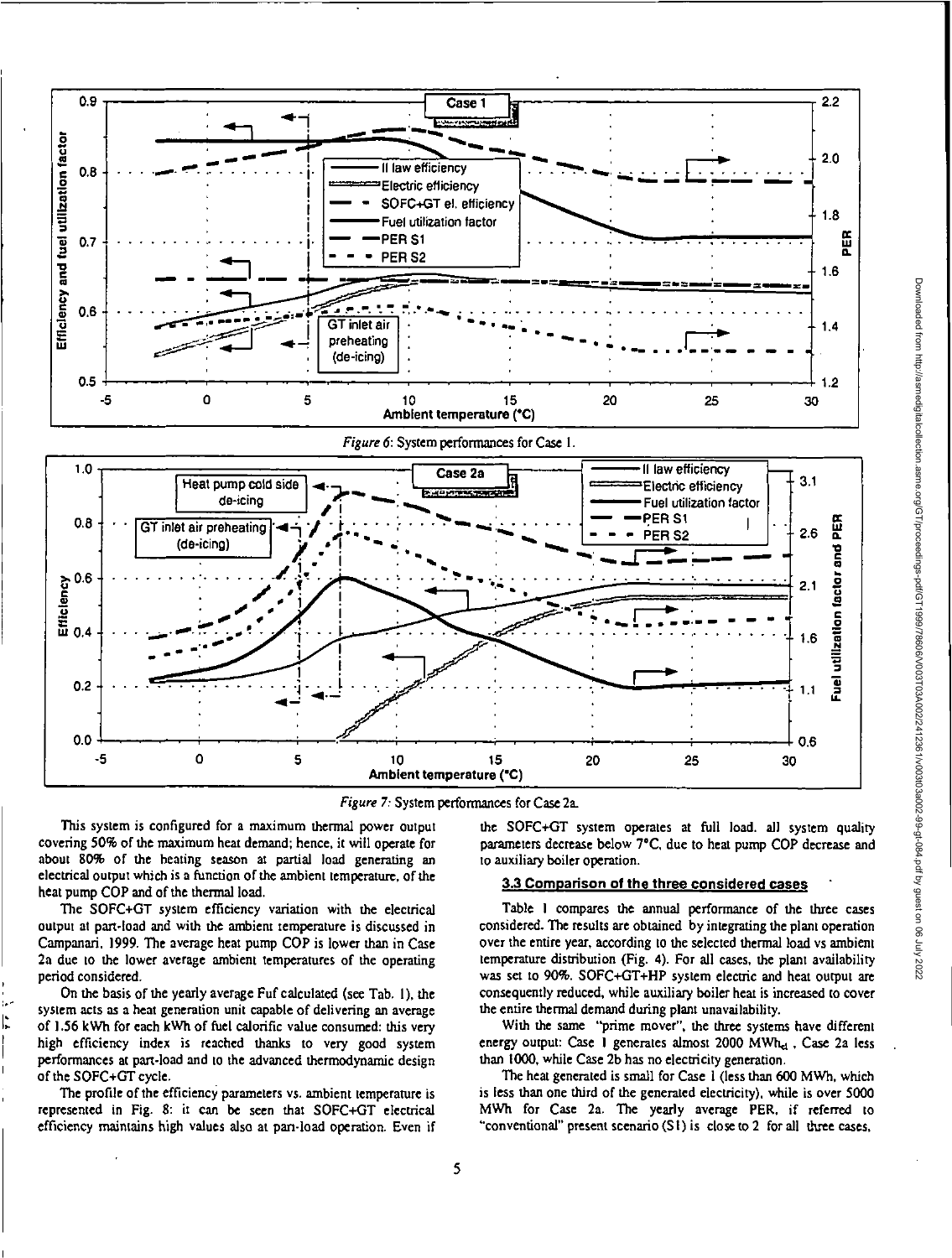

*Figure 8:* System performances for Case 2b.

| Case                                                  | 1     | 22          | 2b    |
|-------------------------------------------------------|-------|-------------|-------|
| Plant maximum electric output (kW)                    | 271   | $200^{(1)}$ | 0     |
| Net electric production (MWh/year)                    | 1998  | 852         | 0     |
| Nominal<br>$(T_{amb} = -5°C)$ SOFC+GT+HP              | 82    | 760         | 760   |
| thermal power output (kW)                             |       |             |       |
| Peak thermal demand (kW)                              | 164   | 1520        | 1520  |
| System (SOFC+GT+HP) useful heat                       | 427   | 4166        | 3355  |
| production (MWh/year)                                 |       |             |       |
| Auxiliary heat requested (MWh/year)                   | 154   | 1137        | 1047  |
| Total heat production (MWh/year)                      | 581   | 5303        | 4402  |
| Heat production exergy                                | 89.4  | 816         | 721   |
| (T=60°C; MWh/year)                                    |       |             |       |
| SOFC+GT fuel input (LHV) (MWh/year)                   | 3100  | 3100        | 1593  |
| Total fuel heat input (LHV) (MWh/year)                | 3281  | 4437        | 2824  |
| Total fuel exergy (MWh/year)                          | 3367  | 4553        | 2899  |
| Yearly average net electric efficiency                | 0.622 | 0.224       |       |
| Yearly average fuel utilization factor                | 0.786 | 1.39        | 1.56  |
| Yearly average Il law efficiency                      | 0.62  | 0.367       | 0.249 |
| Yearly average PER (S1)                               | 1.98  | 2.14        | 2.08  |
| Yearly average PER (S2)                               | 1.38  | 1.78        | 1.83  |
| Average heat pump COP                                 |       | 3.41        | 3.17  |
| Primary energy saving (toe/year), S1                  | 275   | 436         | 262   |
| Primary energy saving (toe/year), S2                  | 107   | 298         | 202   |
| Carbon dioxide reduction (CO <sub>2</sub> t/year), S1 | 1226  | 990         | 570   |
| Carbon dioxide reduction (CO2 t/year), S2             | 251   | 695         | 476   |

(1) For ambient temperature of 22°C.

*Table I:* Case I, 2a and 2b system performances; for Case 2b the yearly average is calculated only on the winter period (200 days);  $CO<sub>2</sub>$ reduction is calculated for scenario 1 with emissions of 600 g/kWh for electric generation (carbon+oil+natural gas fuel mix) and 72 g/MJ for heat production (natural gas+naptha fuel mix) ; for scenario 2 the emissions are calculated by an electric efficiency of 52% and a heat production efficiency of 85%. (natural gas only).

and the best performance is always achieved by Case 2a. If reference is made to "state-of-the-art" scenario (82), best performance is achieved by the Case 2b, that is not affected by the reference electric grid efficiency.

The analysis of primary energy saving and  $CO<sub>2</sub>$  reduction of the three cases leads to similar conclusions: in particular, the great sensitivity of the results of Case 1 to the reference scenario of electricity generation should be emphasized.

# **4. ECONOMIC ANALYSIS**

On the basis of the plant performances discussed above, a preliminary economic analysis can be drawn.

The assumed fuel cost, together with the electricity, heat and operation & maintenance costs are listed in Tab. 2. The O&M cost is expressed with reference to the SOFC+GT system electrical power generation. The resulting cash flows are gross pre-tax values.

| System configuration  | Low costs<br>$(S/\text{kWh})$ | <b>High costs</b><br>(S/kWh) |  |
|-----------------------|-------------------------------|------------------------------|--|
| Case 1 - Electricity  | 0.05                          | 0.07                         |  |
| Case 2a - Electricity | 0.035                         | 0.05                         |  |
| Case 1.2a.2b - Heat   | 0.02                          | 0.045                        |  |
| Case 1 - O&M          | 0.006                         |                              |  |
| l Case 2a/2b - O&M    | 0.008                         |                              |  |
| Case 1,2a,2b - Fuel   | 0.015                         |                              |  |

*Table 2:* Cost assumptions for the economic analysis.

Two different hypotheses are considered, the first with low valorization of the heat and electricity production, the second with a 40% higher electricity remuneration and with a 2.25 fold increase of the heat remuneration. The first case is representative of situations where avoided cost criterion dictates the electric tariff of grid exported electricity. The second case includes the situations where "green" policies are adopted in favor of energy-saving. The different electricity valorization adopted for Cases 1 and 2a accounts for the different "quality" of the electricity generated by the two systems. As far as heat valorization is concerned, the "low" hypothesis makes reference to the "industrial" fuel cost (say, the natural gas cost that would be paid by a Municipality), while the "high" hypothesis assumes values more representative of the costs paid by "commercial" users.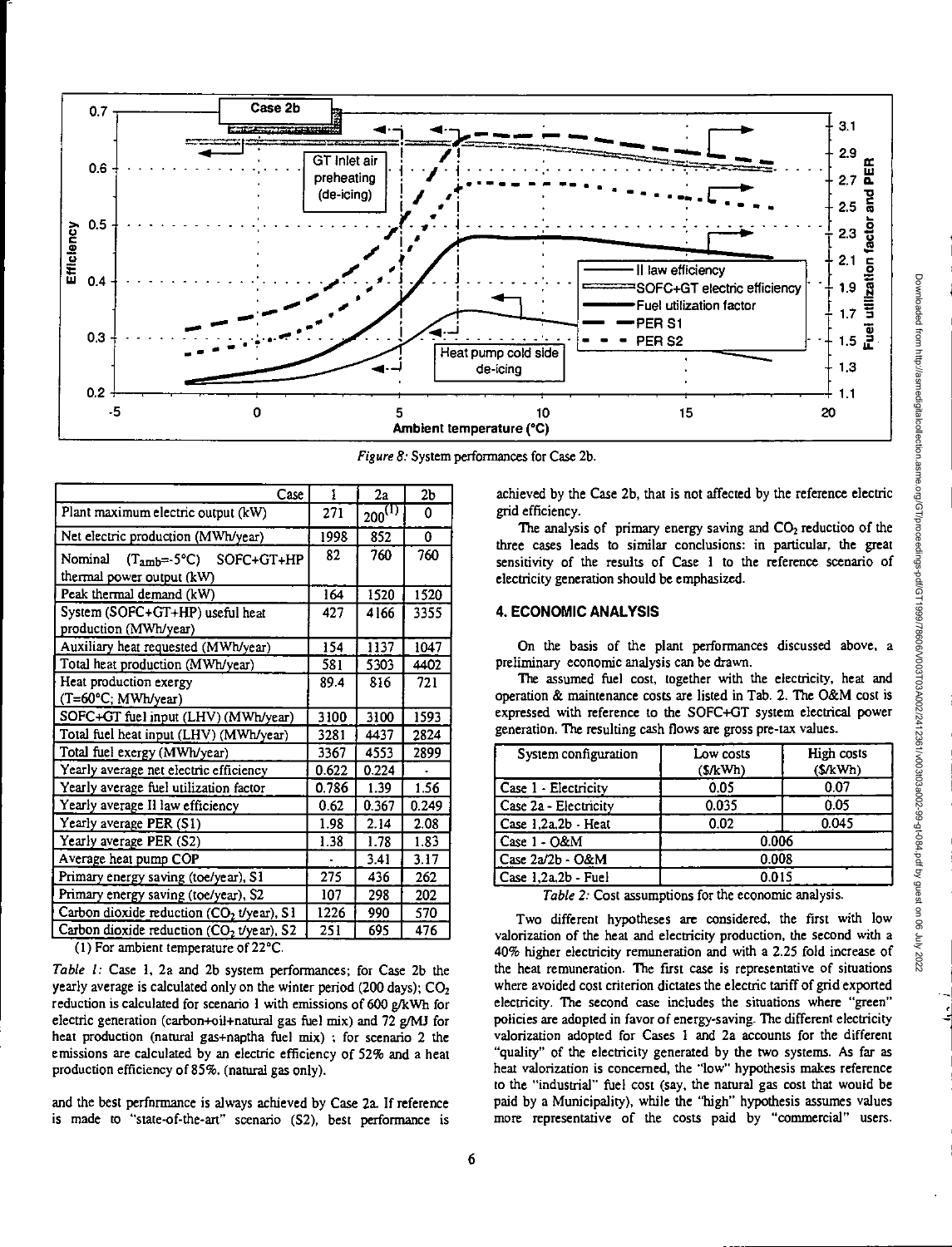Assuming a plant life of 15 years, and a plant specific cost of 2000  $$/kW_{\text{el}}$$ , Tab. 3 shows the investment Internal Rate of Return (IRR) for the proposed configurations. It is possible to note that an adequate remuneration of the plant electrical (for Case 1) or heat output (for Cases 2a and b) is essential to achieve satisfactory return rates.

| System configuration<br>(Investment cost=2000\$/kW,<br>plant cost 515,000 \$) | <b>IRR</b><br>$(15 \text{ years})$ | Yearly Cash<br>Flow(5) |
|-------------------------------------------------------------------------------|------------------------------------|------------------------|
| Case I C <sub>el</sub> =0.05 - C <sub>heal</sub> =0.02                        | 5%                                 | 50.300                 |
| Case I C <sub>c1</sub> =0.07 - C <sub>hea1</sub> =0.045                       | 19%                                | 104.800                |
| Case 2a C <sub>el</sub> =0.035 - C <sub>heal</sub> =0.02                      | 6%                                 | 53.390                 |
| Case 2a $C_{el}$ =0.05 - $C_{heal}$ =0.045                                    | 38%                                | 198,780                |
| Case 2b - Cheat=0.02                                                          | 1%                                 | 37.470                 |
| Case 2b - Cheat=0.045                                                         | 28%                                | 147.530                |

Table 3: Internal rate of return and yearly cash flows (gross pre-tax values) for the investment in Cases I, 2a and 2b plant configurations.



Figure 9: Internal rate of return for Cases I, 2a and 2b.

The influence of the plant specific cost on the investment IRR is shown in Fig. 9 for the two tariff hypotheses. The best plant configuration is found in Case 2a for both hypotheses: the superiority of Case 2a over 2b is not surprising, since marginal costs of electricity generation are low enough to justify full load plant operation also without heat demand. Comparison between Cases 1 and 2a is not so straightforward, since the result would depend upon the electricity/heat tariff ratio. The detailed annual cash flow repartition among electricity and heat production, O&M costs and fuel cost is shown in Fig. 10 and 11 at low and high heat and electricity costs respectively.

The better economic profile offered by Case 2a can be explained by the following circumstances:

• the yearly fuel consumption, not considering the auxiliary boiler contribution, is the same for Case 1 and 2a (Tab. 2); the corresponding heat+electricity income is higher for Case 2a. as the tariff mix prizes the very high heat production achieved by this plant configuration;

• surplus electricity export during summer operation, though remunerated at lower values with respect to Case 1, gives a positive income not present in Case 2b;

• a significant heat production is made outside the heating period of 200 days to whom Case 2b operation is limited, without auxiliary boilers and with high heat pump COP and very low marginal costs.

The importance of the heat remuneration is confirmed by the circumstance that Case 2b achieves higher IRRs and annual cash flows with respect to Case I when the high heat and electricity cost scenario is adopted.

### **5. CONCLUSIONS**

The SOFC+GT technology is currently at the R&D level, with first prototype testing already projected by some manufacturers for the late 1999, and with a commercial availability foreseen for the year 2005 (Veyo and Forbes.I998). SOFCs on their own are still dealing with heavy problems of manufacturing cost reduction, but they have already achieved performance degradations below 0.2%/1000h (Singhal, 1997), whose effects are anyway not considered in this study.

The considered SOFC+GT combination is a highly efficient, lowpolluting cogeneration unit. The addition of a heat pump to the system makes the plant more flexible and yields more favorable heat/electricity ratios.

The best application of these systems is probably a situation intermediate between Case 1 and Case 2a considered in this paper, i.e. with a heat pump electric power always lower than the SOFC+GT electric output. In this case the system is able to supply heat and electricity all over the year, following the thermal demand and exporting, when economically justified, the excess electricity to the grid. The presence of cooling (not considered in the paper) in addition to heat demand, a situation quite common in residential and commercial buildings, would make the application ideal. The proposed SOFC+GT+HP plant would in fact result as an extremely high performance "tri-generation" unit.

# **REFERENCES**

- Anon. (1998) "Elliott energy systems The TA series Turbo . Altemator0" Preliminary specifications of TA turbogenerators, Elliott energy systems inc., Stuart, Florida.
- Bevc F.P., Lundberg W.L., Bachovchin D.M. (1996) "Solid Oxide Fuel Cell combined cycles", ASME paper 96-GT-447. •
- Camo 1., Cavani A., Liinanki L. (1998) "Micro gas turbine for combined heat and power in distributed generation", ASME paper 98-GT-309.
- Campanari S. (1999) "Full load and part-load performance prediction for integrated SOFC and microturbine systems", accepted for publication at ASME Turbo Expo 1999, Indianapolis, USA.
- Campanari S., Macchi E. (1997) "Integrated cycles with solid oxide fuel cells and gas-steam combined cycles" (in Italian), IX congress Technologies and Complex Energy Systems "Sergio Stecco", Milano, Italy, June 1997.
- Campanari S., Macchi E. (1998) "Thermodynamic analysis of advanced power cycles based upon solid oxide fuel cells, gas turbines and rankine bottoming cycles", ASME paper 98-GT-585.
- deBiasi V. (1998) "Low cost and high efficiency make 30 to 80 kW microturbines attractive" Gas Turbine World, No. 1-1998, Pequot Publishing Inc.